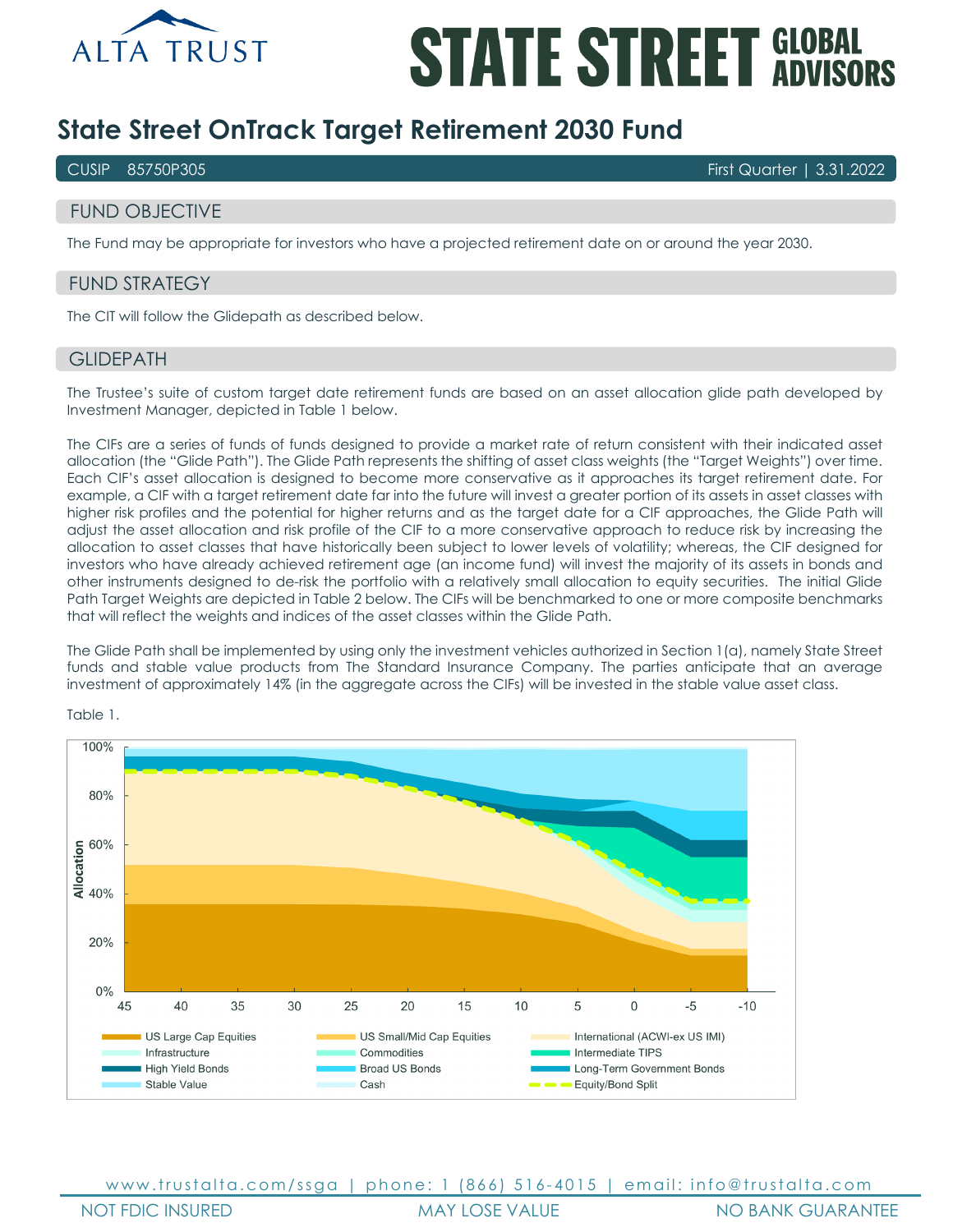# State Street OnTrack Target Retirement 2030 Fund First Guarter | 3.31.2022

# FUND PERFORMANCE NUMBERS INCEPTION DATE 10.18.2021

| <b>Fund</b>                                          | Year To<br>Date | Month | <b>Month</b> | Year | Year | Year       | Year | <b>Since</b><br>Inception |
|------------------------------------------------------|-----------------|-------|--------------|------|------|------------|------|---------------------------|
| State Street OnTrack Target<br>Retirement 2030 Fund* | $(3.77\%)$      | .25%  | $(3.77\%)$   | n/a  | n/a  | n/a        | n/a  | (2.90%)                   |
| S&P 500 TR USD                                       | (4.60%)         | 3.71% | $(4.60\%)$   | n/a  | n/a  | $n/\alpha$ | n/a  | .64%                      |

\*Performance is shown net-of-fees

# STRATEGY PERFORMANCE

| Fund                      | Month | Month      | Year      | Year     | Total <sup>1</sup> |
|---------------------------|-------|------------|-----------|----------|--------------------|
| TDF 2030 Strategy         | ).97% | 3.03%      | 4.65%     | $0.79\%$ | 0.79%              |
| <b>S&amp;P 500 TR USD</b> | 3.71% | $(4.60\%)$ | $15.65\%$ | $8.92\%$ | $6.49\%$           |

1Performance since April 1, 2018

The back-tested performance results reflect hypothetical, back-tested results, that were achieved by means of the retroactive application of a back-tested portfolio and, as such, the corresponding results have inherent limitations, including: (1) results do not reflect actual trading using investor assets; (2) certain portfolio aspects may have been designed with the benefit of hindsight; (3) back-tested performance may not reflect the impact of any material market or economic factors; and, (4) Investors may have experienced investment results during the corresponding time periods that were materially different from those portrayed in the hypothetical portfolio. The performance shown is net of a 29 bps blended fee. The hypothetical back-tested period ranges from April 1, 2018 through April 30, 2021and the results have been independently verified.

# PERFORMANCE CHART

# PORTFOLIO SECTORS

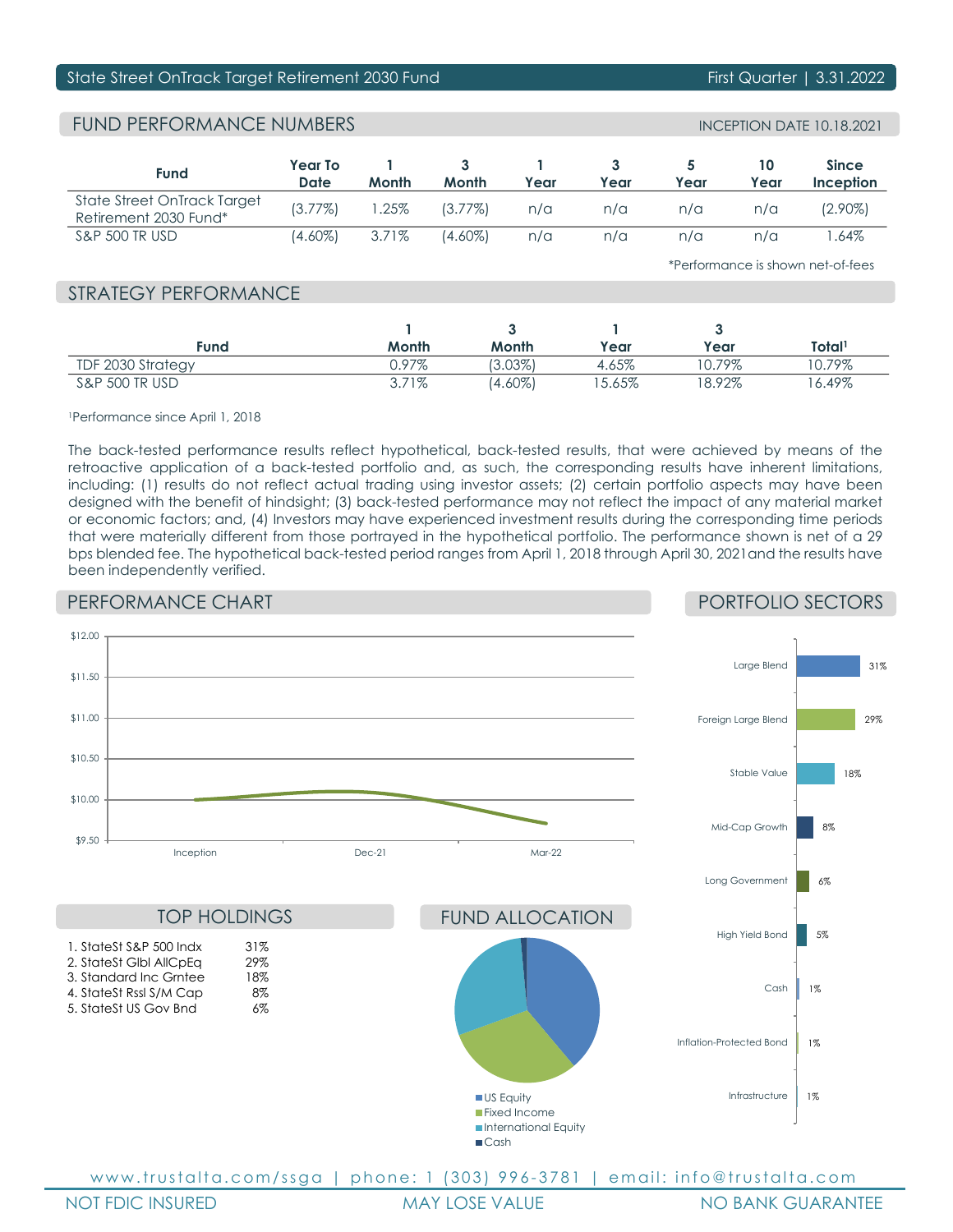# DISCI OSURES

Alta Trust is a South Dakota chartered trust company that acts as the trustee of this CIT. Collective investment trusts are bank maintained and not registered with the Securities and Exchange Commission. The Declaration of Trust for the CIT describes the procedures for admission to and withdrawal from the CIT. The Declaration of Trust and the Fund's Employee Benefit Summary should be read in conjunction with this fact sheet and is hereby incorporated by reference. A copy of these documents may be obtained by contacting Alta Trust at info@trustalta.com.

Before investing in any collective investment trust, please consider the trust's investment objective, strategies, risks, and expenses. Be sure to consult with your financial, legal and professional tax advisors prior to investment in any collective investment trust. Performance is expressed in USD. Past performance does not guarantee future results. The performance data quoted represents past performance and current returns may be lower or higher. All investments involve risk, including potential loss of principal. There is no guarantee that the CIT will achieve its objective.

Fund Restriction/Limitations: This CIT may only accept assets of defined contribution plans that are part of a pension, profit sharing, stock bonus or other employee benefit plan of an employer for the exclusive benefit of employees or their beneficiaries and is (i) exempt from federal income taxes under Section 501 (a) of the code, by reason of qualifying under Section 401(a) or 414(d) of the code or (ii) is part of an eligible deferred compensation plan maintained by a state or local governmental unit under Section 457(b) of the Code ("Section 457 Plan"), which is either exempt from or not subject to income taxation.

### Back-Test Performance Methodology

To generate the back-tested returns, State Street Global Advisors used the proposed glidepath asset allocation weights and roll-down schedule to blend the below index returns beginning on 04/30/2018. The start date was chosen to align with the start of the available return series. The back-tested returns shown herein do not represent actual performance or the performance of any State Street Global Advisors Fund.

Index Return Series Utilized:

Equity Exposures S&P 500® Index, Russell Small Cap Completeness® Index, MSCI® AC World® ex-US IMI Index

Alternative Exposures S&P® Global Infrastructure Index, Bloomberg Roll Select Commodity IndexSM

Fixed Income Exposures

Bloomberg Barclays U.S. High Yield Very Liquid Index, Bloomberg Barclays U.S. Aggregate Bond Index, Bloomberg Barclays U.S. Long Government Bond Index, Standard Stable Asset Fund

References to specific company stocks should not be construed as recommendations or investment advice. The statements and opinions are subject to change at any time, based on market and other conditions Zeros represent time periods when the target date fund has no allocation to the underlying Fund.

Source: SSGA Investment Solutions Group, FactSet, Standard Insurance Company. Back-tested performance is not indicative of past or future performance of any SSGA offering. All data shown above does not represent the results of actual trading, and in fact, actual results could differ substantially. Returns do not represent those of a specific index, composite, or strategy, but were achieved by mathematically combining the funds at various weights throughout the proposed glidepaths. Index returns cited above do not reflect management fees, transaction costs, and other fees and expenses a client would have to pay, which reduce returns. For example, if an annualized gross return of 10% was achieved over a 5-year period and a management fee of 1% per year was charged and deducted annually, then the resulting return would be reduced from 61% to 54%. Performance is calculated in USD. The blended expense ratio as of 12/31/2021 is 29 bps.

Diversification does not ensure a profit or guarantee against loss. Assumptions and forecasts used by State Street Global Advisors in developing the target date funds asset allocation glidepath may not be in line with future capital market returns and participant savings activities, which could result in losses near, at or after the target date year or could result in the target date fund not providing adequate income at and through retirement. Ages and expected dates of retirement are approximate and may not accurately reflect the age or retirement date of each participant at each stage of the product. Participants are responsible for selecting their own target retirement date.

www.trustalta.com/ ssga | phone: 1 ( 303 ) 9 9 6 - 3781 | email: info@trustalta.com